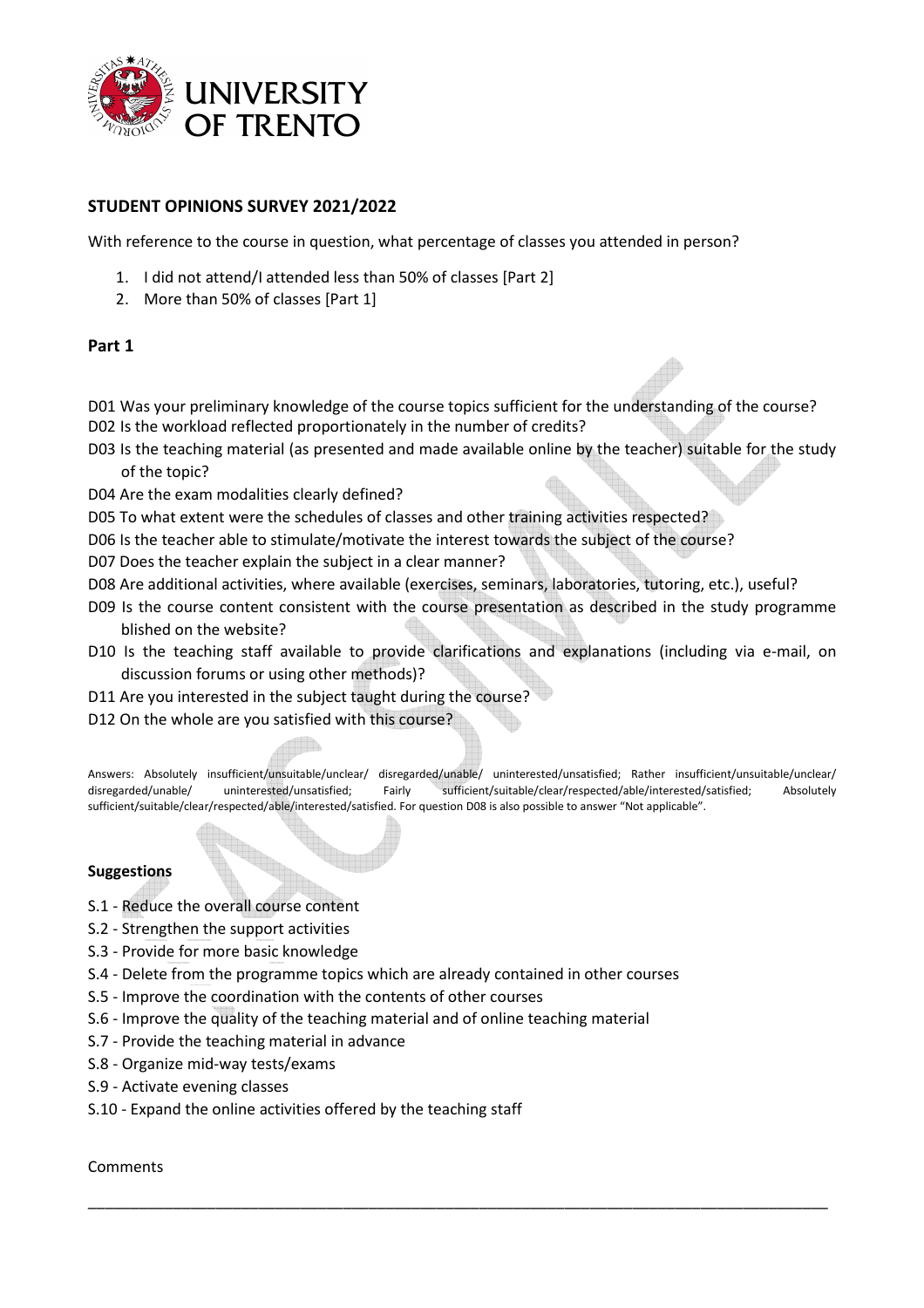

# **Part 2**

Q.1 - Please state the main reason why you did not attend classes in person or only attended in part:

- 1) I am not a full time student (work, personal commitments, other reason)
- 2) I attend lectures of other courses
- 3) I think that attending classes is not necessary to prepare for exams
- 4) There are not enough seats in the classroom
- 5) Other reasons (impact of the pandemic, accommodation issues, etc.)

Q.2 - Indicate which of the following methods have been used by the teaching staff [multiple choice]

- 1) Recorded lectures
- 2) Lectures recorded in the academic year 2020/2021
- 3) Lectures live streamed on Zoom
- 4) Course materials (slides/notes)
- 5) Distance meetings between the teaching staff and groups of students to clarify the topics covered in the lectures
- 6) The discussion forum provided by the online platform
- 7) Peer tutoring groups
- 8) Written assignments (term papers, essays, analysis of data, etc.)
- 9) Other activities [specify (open field) ...........];
- 10) No alternative teaching methods were used
- 11) I did not know about alternative teaching methods

Q.3 - Indicate your degree of satisfaction with the teaching methods used by the teacher that you have experienced.

- 1) Recorded lectures
- 2) Lectures recorded in the academic year 2020/2021
- 3) Lectures live streamed on Zoom
- 4) Course materials (slides/notes)
- 5) The discussion forum provided by the online platform
- 6) Peer tutoring groups
- 7) Written assignments (term papers, essays, analysis of data, etc.)
- 8) Other activities [specify (open field) ...........];

Answer: Absolutely unsatisfied; Rather unsatisfied;Fairly satisfied;Absolutely satisfied

D01 Was your preliminary knowledge of the course topics sufficient for the understanding of the course? D02 Is the workload reflected proportionately in the number of credits?

- D03 Is the teaching material (as presented and made available online by the teacher) suitable for the study of the topic?
- D04 Are the exam modalities clearly defined?